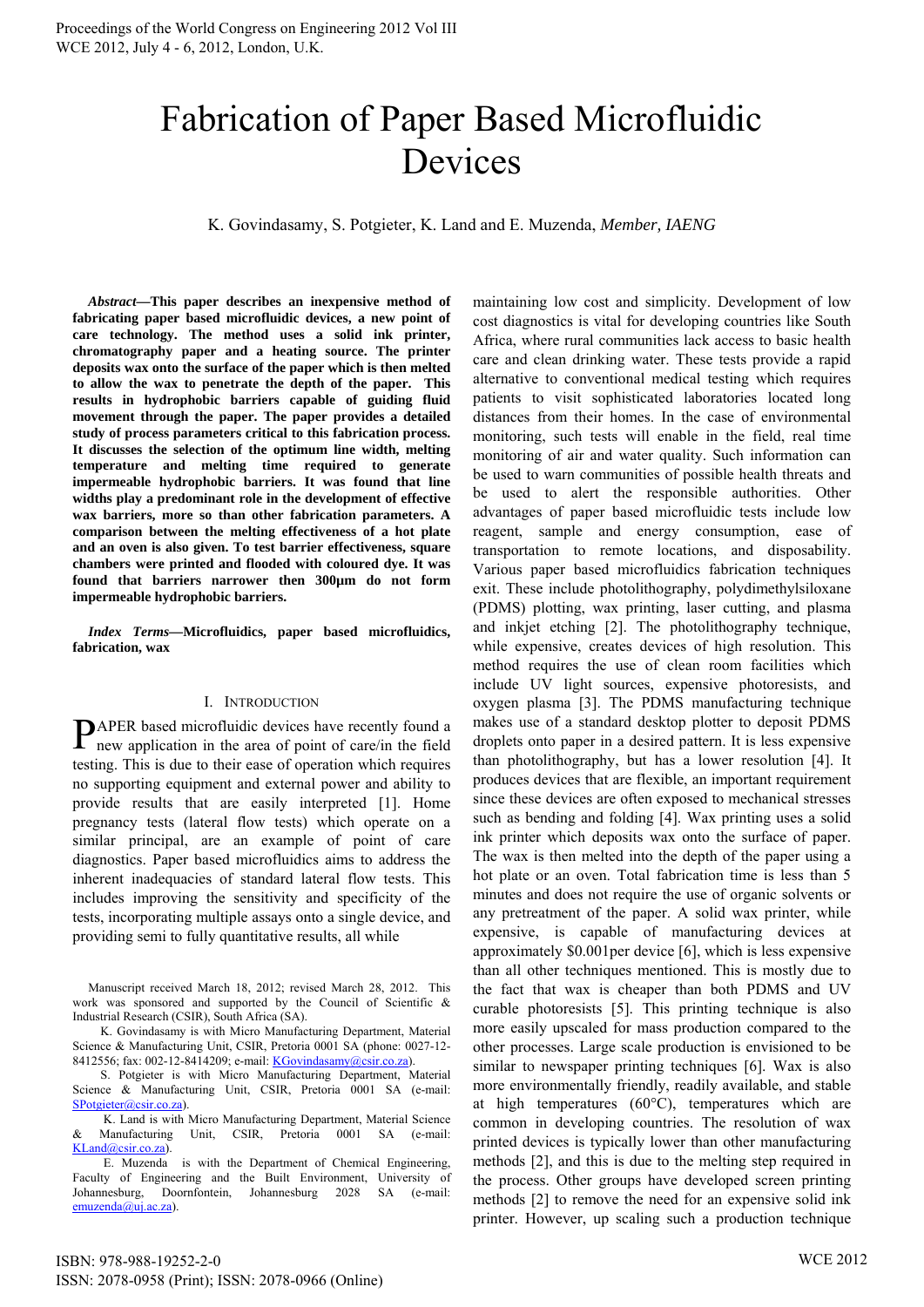Proceedings of the World Congress on Engineering 2012 Vol III WCE 2012, July 4 - 6, 2012, London, U.K.

has proved difficult. In this paper we explore the wax printing manufacturing technique in detail, providing information on the selection of optimal fabrication conditions such as melting times and temperatures and selecting the type of heating source. Finally, the influence these optimal parameters have in creating effective wax barriers is discussed.

#### II. MATERIALS AND METHODS

#### *A. Materials*

All devices were designed using Design CAD and printed onto 20 cm  $\times$  20 cm sheets of Whatman chromatography paper (no. 1). Chromatography paper was selected as it is readily available, relatively inexpensive and reproducible. A Xerox Color-Qube 8870 wax printer was used. The printer heats up the resin based solid wax cartridges and deposits the molten wax droplets onto the paper surface. Once the wax comes into contact with the paper, it cools quickly, preventing any further spreading. The printed device is then placed on a heating source (either an oven or hot plate) to allow the wax to melt into the depth of the paper. An Ecotherm oven (Model 22, Labotec) was used. After cooling for >10s, the device is ready for use. Standard blue food colouring, diluted in DI water in a ratio of 1:6 was used to test for barrier effectiveness. For each experiment, unless otherwise stated, a series of 5mm long lines ranging from 30  $\mu$ m to 1000  $\mu$ m in width, were printed on a single sheet of paper and then melted on a hot plate (StableTemp, DLM 51806-15, Cole Parmer) for 1 min at 200°C. For validation of results, 5 lines of each size were printed and anlaysed after melting. The extent of melting through the depth of the paper was examined both visually and using image analysis software, Image J. Image J is able to perform a grey scale analysis of an image by measuring its black, white and grey colour intensities. A dark (or black) image will have low grey scale values, while lighter images will have high grey scale values. All photo's used for image analysis were captured using a Canon Powershot G-11 digital camera.

# *B. Determination of optimum printed line width*

Lines of different width were melted on a hot plate at the same temperature and for the same time period. The image formed on the reverse side of the printed surface (the melted surface) was examined (Fig. 1). The optimal line width is that which forms the darkest and clearest image on the melted surface. This indicates that wax from the printed surface has successfully penetrated through the paper. To further analyse the wax penetration a cross sectional analysis was performed. The line width that resulted in complete vertical penetration of the wax through the cross section of the paper was considered the optimal line width.

# *C. Comparison of the melting effectiveness between an oven and a hot plate*

Printed lines were melted using both an oven and hot plate at temperatures ranging from 50°C to 250°C, in increments of 50°C. The images formed on the melted surface at each temperature were compared for each process. The optimal heating source was selected as that which forms the darkest image on the melted surface.

# *D. Determination of the optimum melting temperature*

Lines of different width were melted at temperatures ranging from 50°C to 250°C, in increments of 50°C. Although the optimal line width was already identified, using a range of line widths helps to better understand the influence of temperature on the formation of barriers. The optimal melting temperature was selected after analyzing the melted surface.

## *E. Determination of the optimum melting time*

Wax lines were melted at a constant temperature for time intervals ranging from 1 min to 7 min. The optimal melting time period was selected by analyzing the image formed on the melted surface.

# *F. Determining the effectiveness of barriers*

5mm squares with line widths ranging from 50 µm to 1000 µm (1 mm) were printed. Each square was melted at 200°C for 1 min on a hot plate to form hydrophobic barriers. 10µl of food dye was pipetted into printed squares and monitored for any leakage.



Fig. 1: a) Printed surface before melting, b) printed surface after melting, c) bottom surface after melting

#### III. RESULTS AND DISCUSSION

# *A. Determination of optimum printed line width*

Line width was found to significantly influence the formation of effective barriers. Wider lines have more wax available on the printed surface to melt into the depth of the paper and form a barrier on the melted surface. Fig. 2 shows grey scale measurements of the melted surface of a paper strip printed with wax lines. The crests of the curve represent grey scale values of the white background paper, while the troughs represent those of the melted lines. Lines decrease in width from left to right of the curve, starting from 1000  $\mu$ m and decreasing in 100  $\mu$ m increments to 100 µm. The two remaining troughs represent lines of width 50 µm and 30 µm respectively. The same line widths are used for all grey scale value charts hereafter. According to Fig. 2, wider lines  $(1000 \mu m)$  to 300  $\mu$ m) give grey scale values between 98 and 103. These values indicate the formation of effective barriers. Narrower lines, having lower grey scale values, penetrate the paper to a lesser extent. This results in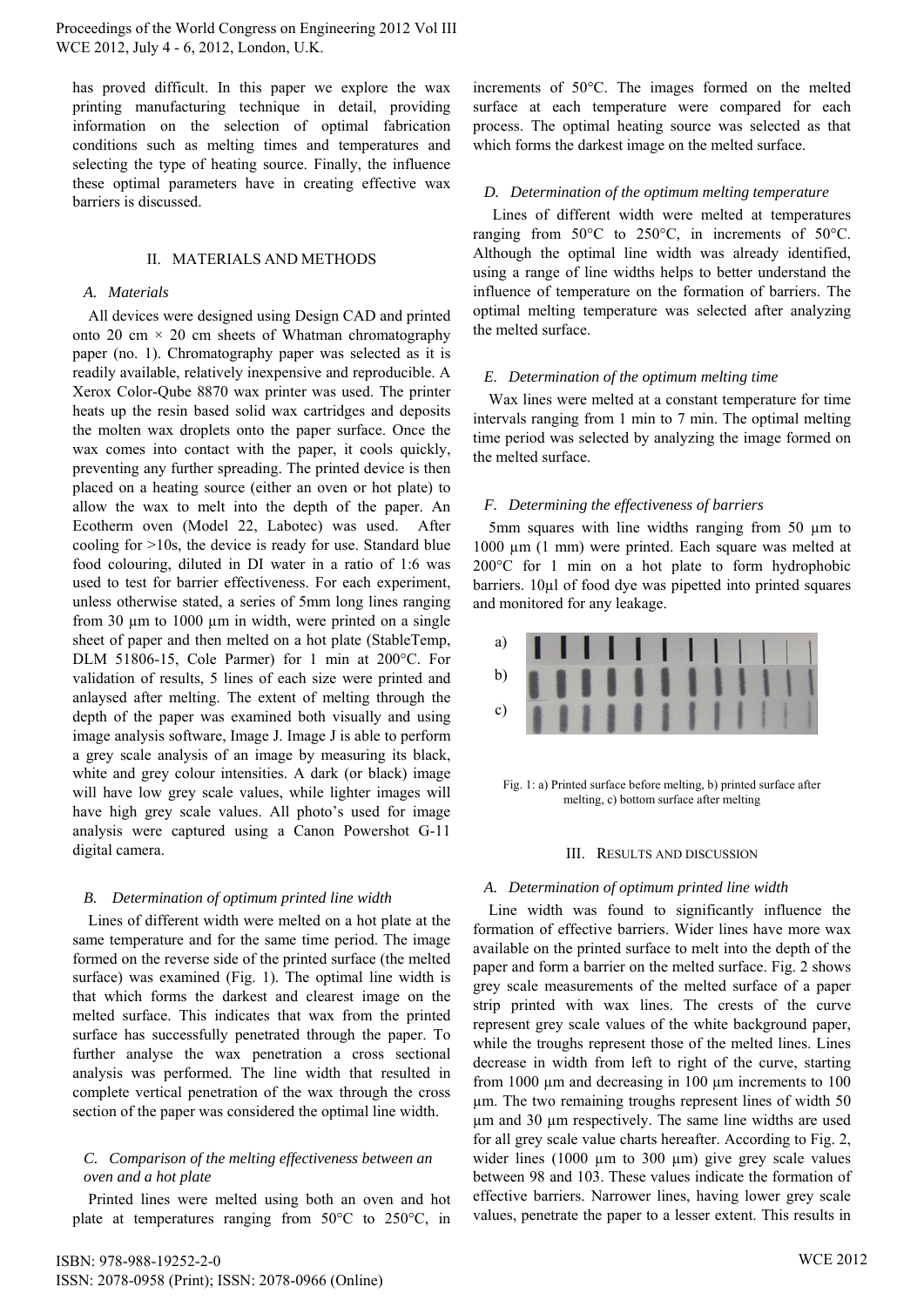Proceedings of the World Congress on Engineering 2012 Vol III WCE 2012, July 4 - 6, 2012, London, U.K.

poor hydrophobic barriers. This is observed by the similar grey scale values of the 30 µm wide line and the background paper. Hence lines  $\geq 300$  µm create effective barriers. The optimal line width should lie midway of the operational range. Selecting a width of 300 µm, which lies at the lower end of the operational range would lower fabrication costs, but may be more prone to leakages. The 500 µm line has almost the same grey scale value, and hence barrier effectiveness, as that of the 1mm line. Therefore the selection of the 500 µm line forms the correct balance between operational effectiveness and cost.



Fig. 2: Effect of line width on melting effectiveness

A cross section analysis of the paper was performed and observations agree with the grey scale measurements (Fig. 3). The location of the melted wax front is better observed using Image J. For all line widths, the software uses a straight line marker to indicate the location of the wax front. In Fig. 3, all the markers are located less than  $\frac{3}{4}$  way through the paper cross section for lines  $\leq 300 \mu$ m. This indicates why narrower lines have higher grey scale values on the melted surface. For lines  $\geq 300 \text{µm}$  in width, the markers are able to reach the opposite end of the paper. The widest lines (900 µm and 1mm) display a bulge at the melted surface. This indicates that these lines not only penetrate the cross section of the paper, but also form an additional wax layer on the melted surface. The cross section analysis confirms that lines greater than 300  $\mu$ m in width offer better functionality.



Fig. 3: Cross sectional view of paper

# *B. Comparison of the melting effectiveness between an oven and a hot plate*

For simplicity, Fig. 4 shows only the grey scale values measured at 100°C and 250°C., However temperatures ranging from 50°C to 250°C were investigated. As wax is stable up to  $60^{\circ}$ C [5], no penetration of the wax was visible at 50°C. Wax penetrates the paper from 100°C upwards when using both the oven and hot plate (HP). The extent of penetration however, is different between the two methods. Fig. 4, as with Fig 2, displays the trend of increasing grey scale values with decreasing line widths. This indicates that wax penetration is still largely influenced by the original line width rather than changes in temperature. Melting in the oven at 100°C resulted in the poorest penetration of wax over the range of line widths investigated. This is indicated by high grey scale values. At 250°C, lower grey scale values are observed, indicating an improvement in wax penetration. The extent of melting at 250°C in the oven appeared similar to that obtained using a hot plate at the same temperature. However, as the line width decreases, an increasing difference in melting effectiveness between both heating sources is observed. Grey scale values for lines melted using a hot plate at 100°C, an oven at 250°C, and a hot plate at 250°C were similar for line widths  $\geq 400$  µm. For lines narrower than 400 µm, the grey scale values start to differ. This is observed for each line width by the increasing vertical distance between the troughs of each curve. When using an oven at 250°C, the grey scale values for the 300  $\mu$ m line (encircled) is  $\pm 15$  units higher than that obtained using a hot plate at the same temperature. A similar increase is observed for the 200 µm and 100 µm lines. For lines narrower than 100 μm, poor wax penetration was seen. This is due to an insufficient amount of wax on the printed surface. For lines narrower than 400  $\mu$ m, melting on a hot plate at 100°C gave lower grey scale values than when melting in the oven at 250°C. This indicates that the hot plate enables better wax penetration than the oven, even at lower temperatures. The hot plate enables direct contact between the wax and heating plate allowing for more efficient melting.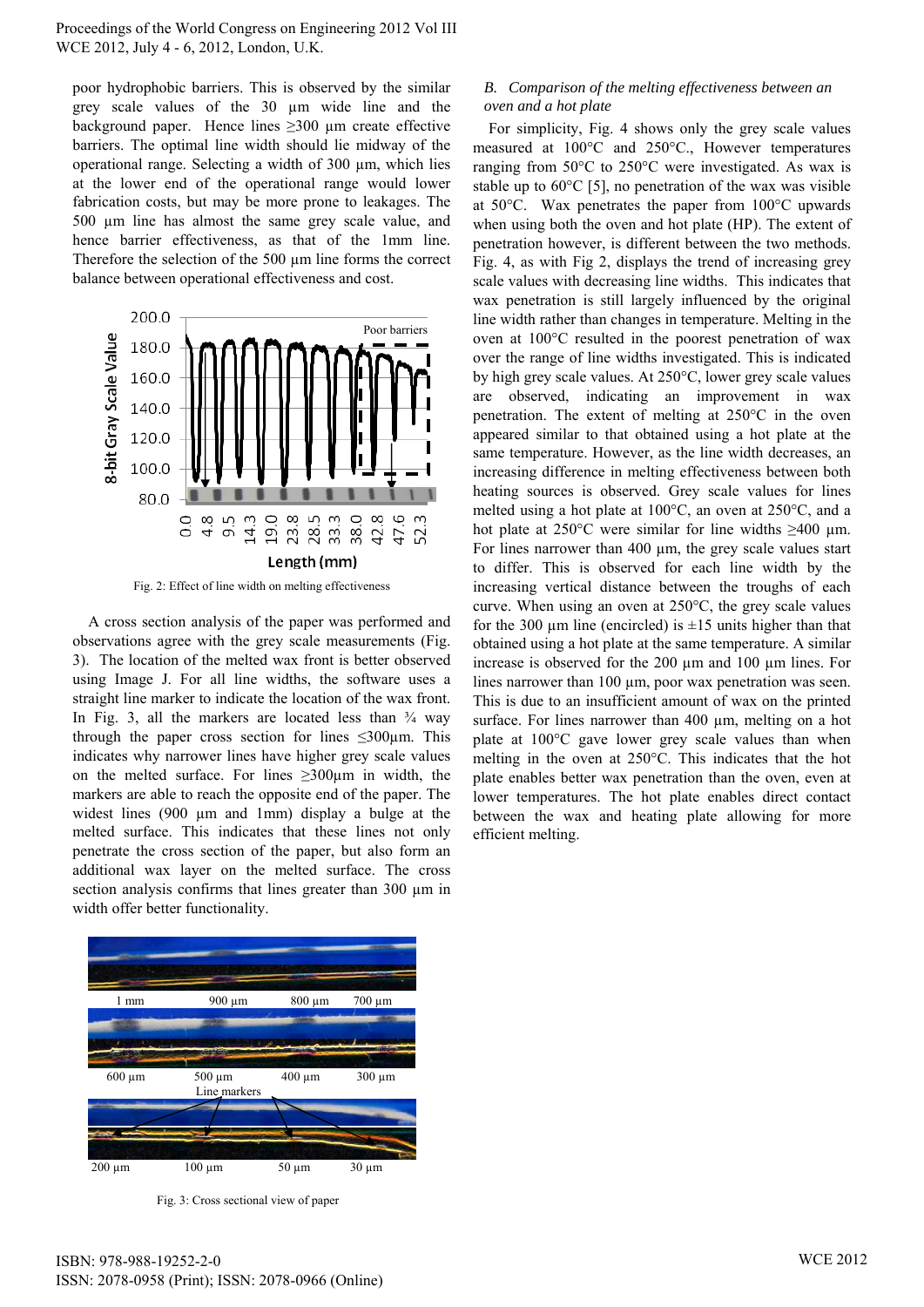

#### *C. Determination of the optimum melting temperature*

Fig. 6 shows the effect of temperature on melting effectiveness For lines widths ranging from 1000 µm to 300 µm, similar grey scale values were obtained for each temperature where melting was observed. As the line widths decrease below 300 µm, the influence of temperature becomes more apparent. Higher temperatures result in better penetration of wax, as observed by the low grey scale values obtained at 200°C and 250°C. At 100°C and 150°C, grey scale values were  $\pm 20$  units to 30 units higher than that obtained at the higher temperatures. The optimum melting temperature will be selected by examining the influence of temperature on the melting effectiveness of narrower lines (30  $\mu$ m to 300  $\mu$ m). This is because no affect of temperature is observed on lines larger than 300 µm, since the extent of penetration is predominantly influenced by the original line width. Melting at temperatures of 100°C and 200°C results in similar grey scale values for line widths between 1000  $\mu$ m and 300  $\mu$ m. Selecting a melting temperature of 100 $^{\circ}$ C for lines  $\geq 300$  µm will provide the same melting effectiveness as melting at 200°C, but will prove more economical. For narrower lines, melting at 200°C appears optimal, as it gives the lowest grey scale value. One may have expected to obtain the lowest grey scale value at the highest temperature (250°C). The reason for this not occurring might be due to a preference in lateral spreading over vertical spreading at such high temperatures.

# *D. Determination of the optimum melting time*

Fig. 7 shows how different melting times influence the extent of wax penetration. In the figure, all curves display similar grey scale values per line width. This indicates that increasing the melting time above 1 min, when melting at 200°C, does not significantly improve wax penetration. Furthermore, increased melting times can reduce fabrication throughput and increase fabrication costs. Based on the grey scale values, maximum wax penetration is achieved after melting for 1 min at 200°C. Increasing the melting period to

7 min does not improve the extent of wax penetration, even for the narrower lines. At lower melting temperatures, melting time would have a more significant influence on wax penetration. While increasing the melting time above 1 min has no affect on melting effectiveness, decreasing the melting time does. Printed lines were melted at 200°C for 30s (data not shown). An unclear, lightly shaded image formed on the melted surface.

#### *E. Determining the effectiveness of barriers*

To test the effectiveness of barriers food dye was pipetted into melted square chambers. Each square had different barrier line widths. Besides the 50  $\mu$ m and 100  $\mu$ m squares, all others were able to contain the fluid for longer than 10 minutes, as shown in Fig. 5. This confirms that lines  $\geq 300$ µm form good quality barriers. The 50 µm barrier leaked rapidly. Although fluid was able to seep across the 100 µm barrier, it did not do so as rapidly. This indicates the presence of fewer leakage points along the 100 µm barrier than the 50  $\mu$ m barrier.



Fig. 5: Hydrophobic barrier effectiveness squares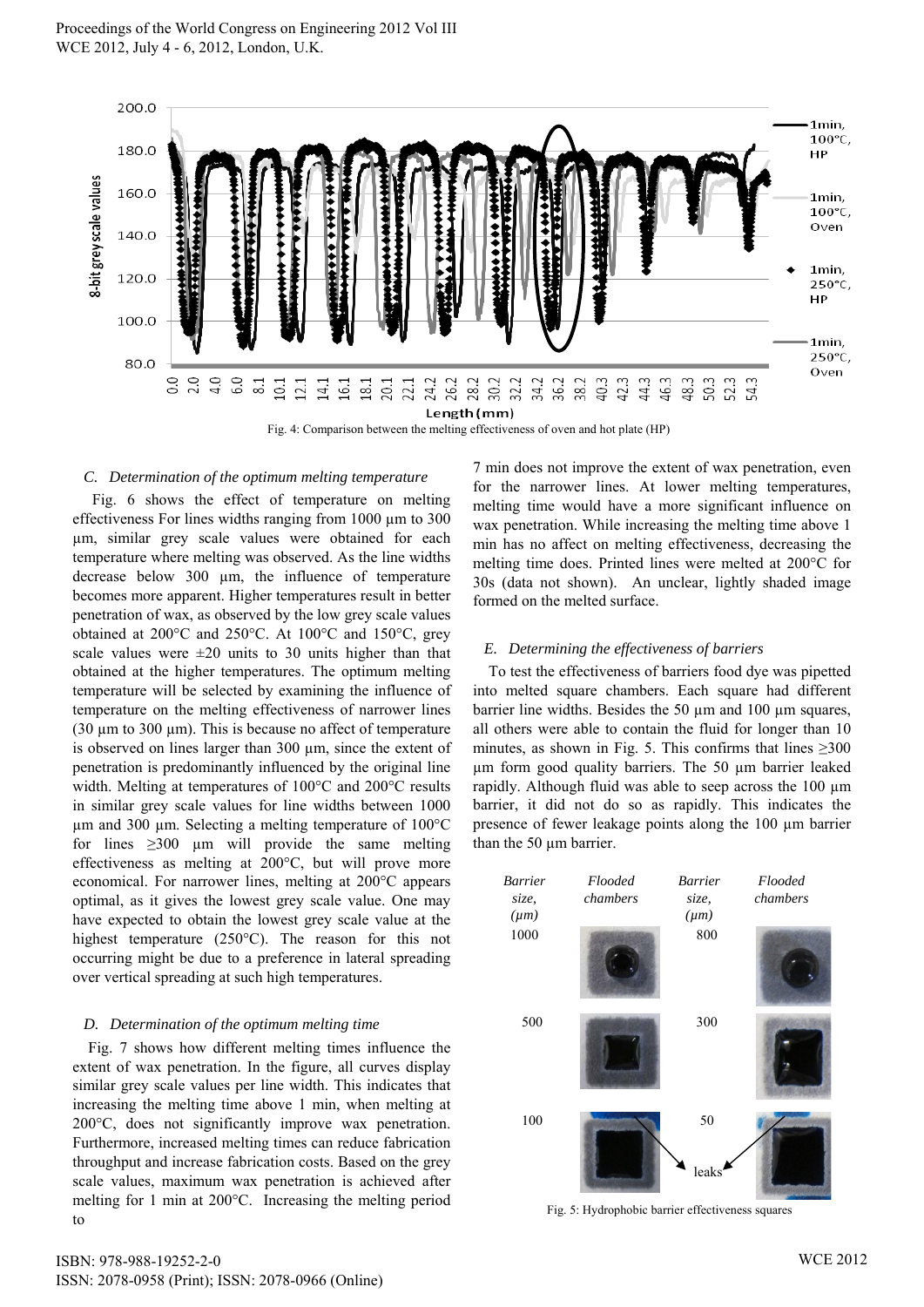

#### IV. CONCLUSION

These studies show that the original line width is the most important fabrication parameter in creating effective wax barriers. All studies performed show that grey scale values increased with a decrease in line width, regardless of the melting times and melting temperatures used. An optimal line width of 500 µm was selected, however any line width above 300 µm is capable of forming impermeable wax barriers. The effect of temperature on melting effectiveness was only observed for lines narrower than 300 µm. These line widths have insufficient wax on the printed surface to penetrate the cross section of the paper. An optimal melting temperature of 200°C was selected, as it gave the best wax penetration for narrow lines. However, should lines wider than 300 µm be used, a lower melting temperature is recommended to help reduce costs. Optimal melting times depend largely on the melting temperature. An optimal time

of 1 minute was selected when using a melting temperature of 200°C. Melting times above 1 minute did not improve wax penetration, however shorter melting periods do significantly decrease the extent of wax penetration. A hot plate serves as a more effective heating source. At 100°C the hot plate is able to provide the same extent of wax penetration as the oven at 250°C (for line widths below 400 µm). The barrier effectiveness test confirms that line widths below 300 µm cannot form impermeable hydrophobic barriers in paper.

# ACKNOWLEDMENT

The authors acknowledge the valuable input from the University of Johannesburg.